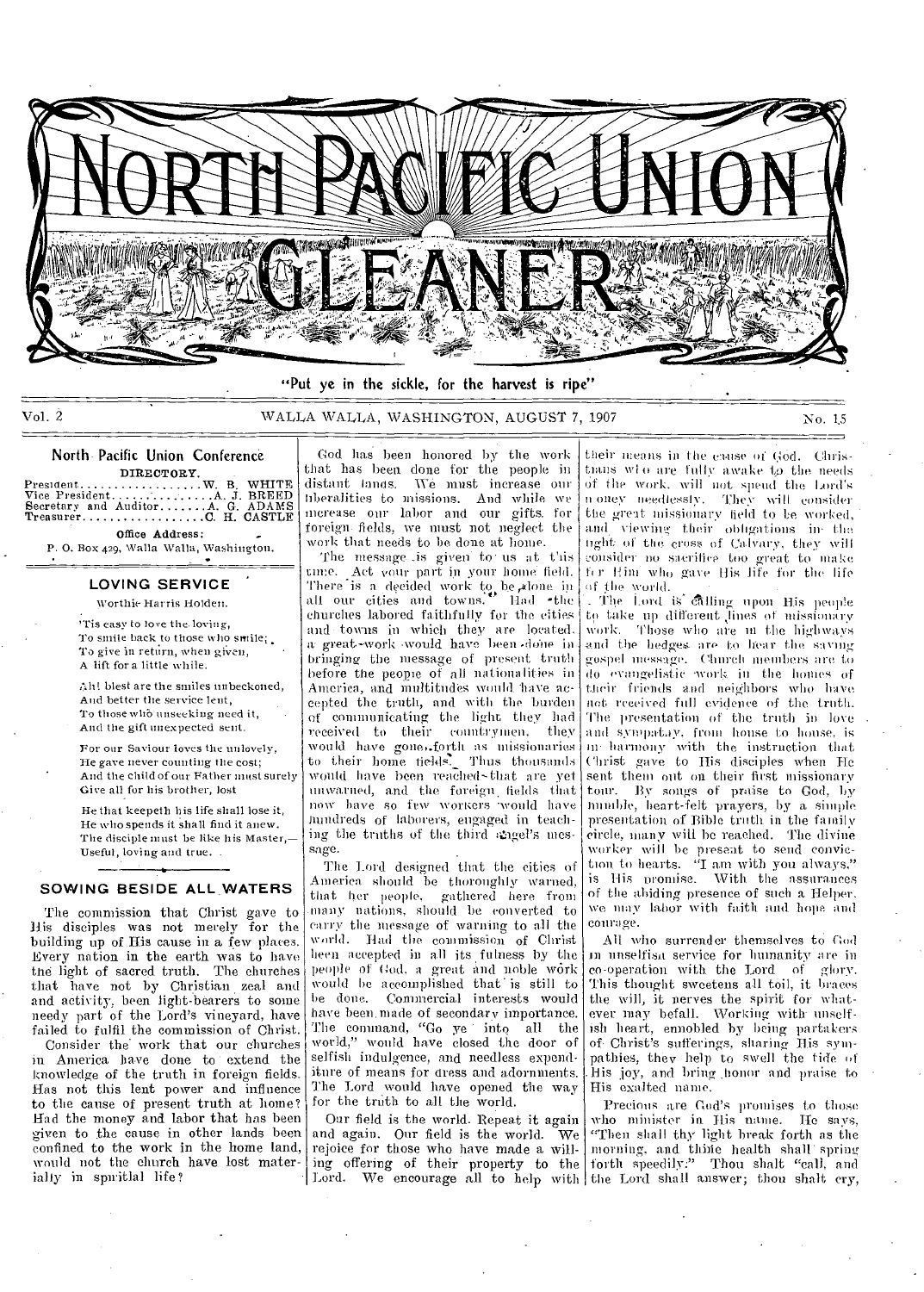and He will say, Here am I." Thy light snall "rise in obscurity, and thy darkness be •as the noonday; and the Lord shall guide thee continually, and satisfy thy saul in drought, and make fat thy hones; and thou saalt be like a watered garden, and like a spring of water, whose waters fail not!"

ELLEN G. WHITE.

#### **NOTES OF TRAVEL**

#### THE GLAND COUNCIL

As was stated in our last article this Council was a very representative one, end most of the countries of the Eastern<br>bomisphere were, represented. Large hemisphere were represented. Large<br>delegations were present from Great delegations were present from Britain, Germany, Scandinavia and the La'in Union, while smaller delegations represented Spain. Portugal, Russia, Italy, Hungary, Australia, Finland, Iceland, the Levant, while visiting brethern who had been abroad represented India, Burmah, japan. Chile, Africa, Korea, the Australasian field and the islands of the South Pacific. So we see that at this meeting nearly all the prominent countries of the Old World were directly represented by delegates who brought fresh reports from them, told us how the work was progressing there, and also represented the needs of the fields. From America Were the presidents of the Central. Northern, South Western and North Pacific Union Conferences, while the Lake and Atlantic Unions were represented by their Vice Presidents. The Canadian, Southern and Pacific Unions had no delegate at the meeting. Prof. Frederick Griggs represented the Educational work, while Drs. A. B. Olsen, P. A. DeForest, Robert S. Ingersoll and other physicians represented the Medical work. All regretted that Dr. W. A. Ruble, Secretary of the Medical. Department of the General Conference could net be present on account of other pressing duties. Eld. G. A. Irwin had just returned from Australia and Africa, Prof. W. W. Prescott from China, Japan anal Korea and -Eld. G. B. Thompson from India and Burmah and their reports were of the deepest interest. Eld. Spicer reported the America, which field he had recently visited, while Eld. I. H. Evans told of the. work in the West Indies and its progress in that field.

In the morning at eight o'clock social meetings were held which were rich spiritual feasts and seemed to bring the blessing of God into the whole meeting: These were led by different persons and following this Social Service a Bible Ftudy was given at 9:15 and later in the forenoon a session of the Council. In the early afternoon there was another session of the Council, or reports from the home field, while the evening was last named province from the North

lands. The French Swiss Conference held' its -annual Conference in connection with. this meeting, as did also the Latin Union Conference. Eld. A. G. Daniels took the 5 o'clock hour each afternoon and in a, very careful, candid but plain manner gave the history of the present controversy in the demomination. 'These talks were ot great interest to all present and at, this hour the large tent was unusally crowded. Many questions were asked by the people present which were<br>carefully answered. These meetings carefully answered. These meetings were entirely free from any spirit of condenmation or censure, but plainly laid before our people the present apostaey among us and the results which would follow if we yield the truth which God has given us, and follow strange paths. All the sessions were held in a large tent and most of the visitors lived in tents during• the meetings. The weather during the meeting was quite good, though rainy and chilly at times, which made it somewhat disagreeable, especially as there were no stoves in the tents, and the ground was damp. Among other interesting reports given was the recital by Prof. P. A. Fanet<br>of Italy of his conversion from of Italy of his conversion Hemanism to the faith of Seventh-day Adventists. lie was for many years a priest in the Catholic Church and at the time of his conversion was a professor or theology in one of the universities of the church. He now resides in Turin, italy. and is active in our work. Either in this number of the Gleaner or soon at least, -this address of Prof. Fanet's will be given in full, as he spoke it. We are sure the readers of the Gleaner will be interested in the same. Perhaps now it may be of interest to relate something of what was done at this Council and what decisions were arrived at; so we will mention a few of the leading questions which were taken up, discussed and recommended.

First it was recommended that as soon as possible three more Union Conferences be formed as follows: Western Canada and one comprising the States of Pennsylvania, Ohio. New Jersey, Delaware, Maryland, Virginia and West Virginia. It was thought that the Atlantic Union. Conference with its thirteen Conferences was too large, .and that the cause could be better served by the organization of another Union about the Chesapeake Bay. composed of the above mimed states. Of course the carrying out of this plan will rest with the Atlantic Union and the state Conferences interested.

taken up with reports from distant Pacific Union Conference. But these Then it was recommended that this coming fall a Union Conference be organized in Western Canada, composed of Manitoba, Saskatchewan. Assiniboia. Alberta and British Columbia. This action will then of course separate the

Conferences In Canada are now developing some strength and it was the judgment of the Council .that their development would be more rapid with a closer organization. Then so far the great Russian field which now has a number of thousand believers, has only been organized into Conferences connected with the German Union, but the time has evidently come when a. union can and should he organized in that field, so this will likely be done in the near future. So dear reader the work is growing; and enlarging, and reaching its arms about the earth. The nations of the earth are being entered with the present truth. The last message is expanding and widening, and soon we trust the work will be done. May God keep us faithful till that day. Of further actions of the Council we will speak in other articles.

• W. B. WHITE.

### **FROM DARKNESS TO LIGHT**

#### (Continued from last week.)

What is the papacy? The papacy is nothing else but the, development of those passages that we have above referred to concerning Peter, and it has been defined as, the logical reintegration of the spirit of the gospel rationally<br>and historically considered. For this and historically considered. reason the papcy •is of divine origin. Just as if the Word of God had need to be evoluted and completed, and something added to it from the words of men; just as if the Bible was not sufficient in itself to save mankind!

I wish you to notice the studies that are carried on in the Catholic theological seminaries; that is, in the places where they prepare men for the priesthood. They can be classified under four great heads: Dogmatic theology, moral theology, canon law and ecclesiastical The moral theology is not founded on the Bible; nor do they found the dogmatic theology upon the Bible; the dogmatic theology is founded upon the theology of Thomas Aquinas. The theology of Thomas Aquinas is nothing else than the philosophy of aristotle applied to the gospel. The moral theology is founded upon the works of St. Alphonso de Liquore. The canon law is founded upon the councils of the church, and in a special way upon the council of Trent, because the others have been largely consolidated in that. If you ever have anything to do with combating a priest of the Church of Rome,. I will give you a suggestion how to<br>work: Do not try to enter into the Do not try to enter into the field of dogmatic or moral theology, or. into historical theology, but fight him upon the basis of the Bible. No one can imagine how much fear the priest has of the word of God.

My dear friends, I was educated under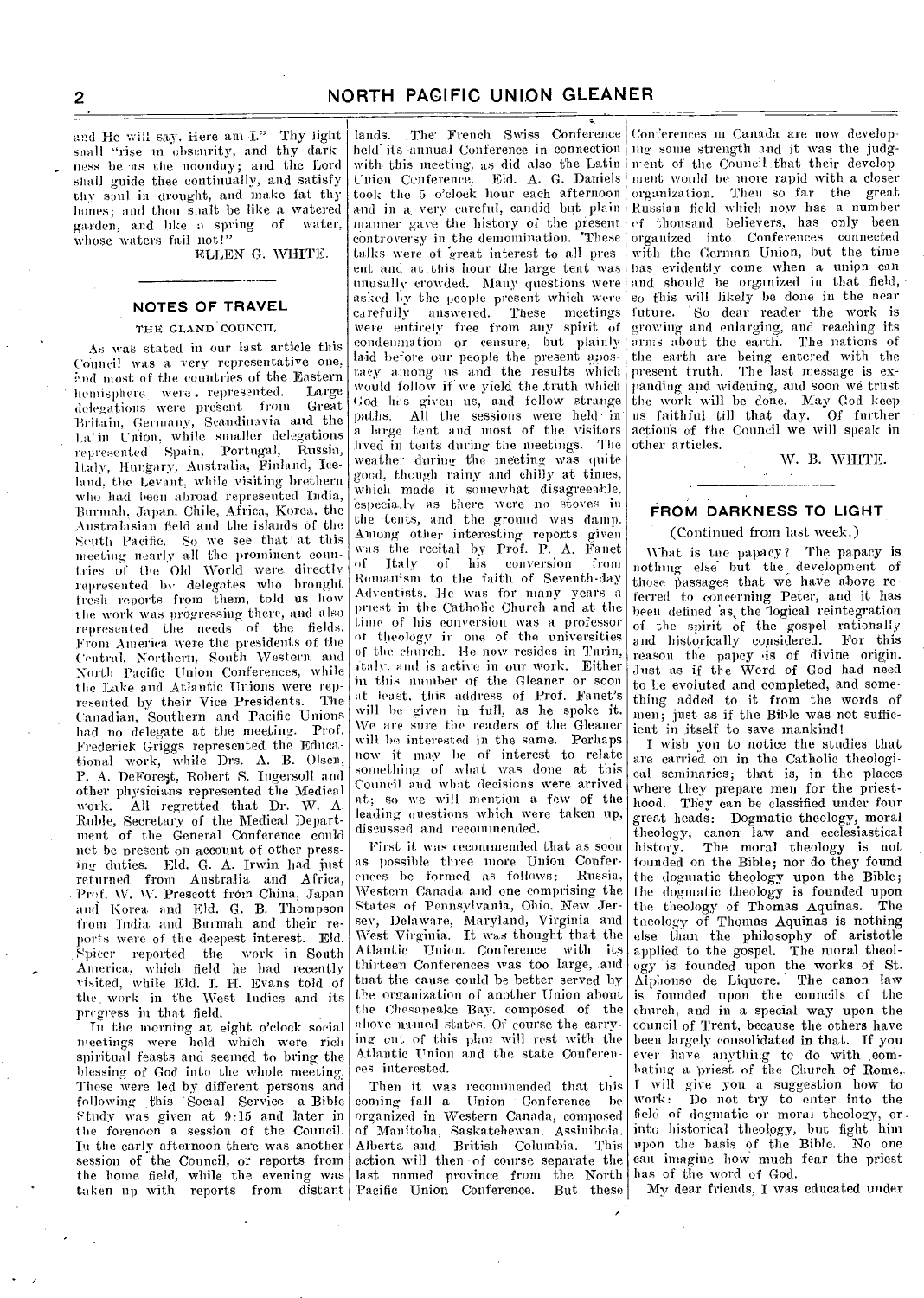these studies. I wish you to notice another thing about the Church of Rome. It divides itself into two parts; that is. t..e teaching ourt and the learning part of the church. When ever you speak about the church of Rome, you must always remember 'that you refer to the teaching part of the church. The teaching church is formed of the pope and bishops. The  $\tilde{N}$ people trust not do anything else hut insten and follow and say nothing.

In 1893 I finished my theological studies, and started on my career as a priest in taking. care of churches. 1. worked with such zeal in the priesthood that I was reprimanded by the Italian government as a person who was cver-f-ealous for the cause of the papacy. **in 1898 1** was called to the seminary to give studies in Theology. Murri Forgazzaro and others had awakened in the minds '•f tnousands of liberal souls in the Catholic church a new spirit, and a desire. to penetrate into the forward. movement of the times, to learn to forsake the old ways, and learn something better. It seemed. to me that it was a good thing to second this movement. and to aid in diffusing this spirit in the seminaries, so that it might trinnoph among the younger generation of the<br>priesthood. I recommended young priesthood. I recommended priests to study the works of Murri Fog- ;gazzaro, and the voluminous writings of our adversariesti and especially of the Protestants. This opened new horizons to these young men, and they began to love me dearly.

Having become a member of the second group of the work of the congresses and of the committees of Italy, that had for its object the giving of a new impetus to the Catholicism of Italy, for the purpose of gaining again the rights of the papacy, I tried to accustom the people to think for themselves, and to solve the problems of life. For this reason I ie., under the bane of the superiors. One day an old priest met ne. who told me this: "You are following in a false way; put yourself on the old way of the holy fathers, and of our foretathers. You will finish by  $f$  becoming a Protestant." I simply responded:  $"$ It is necessary that we progress. The enurch is not formed of sticks, but it is formed of men." And the priest answered: "I wish to tell you that the church never changes, because the church is founded on Christ, and Christ is immutable." I left, saying, that the church of home must change. From\_ this point began the great troubles of my life. T sustained my battle against the Church of Rome in the newspapers of the place until the Bishop, wishing to punish  $\psi$ e, took away the right to say mass. From that time forward my many friends that I had, that would carry me on their shoulders, as it were, that loved me dearly, began to disappear as the snow

and despised, not even my family sympathizing any inure with me. So I left my country, expecting to go wherever fortune might lead me, not knowing where.

(To be continued.)

#### **A NEW CONFERENCE**

At a meeting of the Upper Columbia Conference at its last session held at t.ollege Place. May 31,-June 10, it was decided to divide the territory of the conference, setting apart four counties in Eastern Oregon and the territory in outhern Idaho, south of parallel 45, into a conference by itself, which was accordingly done at the camp-ineeting held at Weiser, Idaho, July 11-21.

'the work-in Southern Idaho has been growing for sometime and the territory no tipper Columbia was so large that it, was quite impossible to give it the attention that it ought to have. Many people from the east are moving in, until there are upwards of five hundred .-abbatl,-keepers in the territory. There are fifteen churches with a membership  $486$ . with eight unorganized companies, with a membership of 40, making a total of something over live hundred.

before the sun. I remained alone, cursed and officers elected, consisting of Elder The tents and outfit for carrying on meetings were carefully divided, giving Southern Idaho twenty-four family tenis and a nice pavilion in which to hold their camp-meetings and another tent for a book tent, which gives them a od outfit with which to start. their work. The division of the funds was<br>such as to give Idaho a good start, with enough to maintain the work the first season and if there should not enough. 1 pper-Columbia will appropriate from its own funds enough to keep the work going in good condition until such the as the work will be self-support-<br>une. The territory of Eastern Oregon The territory of Eastern Oregon. including Wallowa, Union, Baker. and Malheur counties, could he inure easily reached from Southern Idaho, and they could better attend the camp-meetings in the Southern Idaho Conference than to remain in Upper Columbia. This will include the churches of La Grande. Elgin. Wallawa, Cove, Union and Baker City. which makes up part of the membership of Southern Idaho. It was desired to organize the conference earlier, but it<sub>r</sub>gman one concerned carrier, and ....;,White, President of the Northern Pacific Union. had returned from Europe, where he had been attending the General Conference Council held in Switzerland. Brother White was present at the nieetbig of the organization of the conference and everything passed off in a most pleasant manner. I did not reach the meeting until the work of organization was completed, on account of attending the Christian Endeavor Convention held in Seattle. A constitution was adopted

W. W. Steward for President. T. I. Copeland Secretary-treasure · and Missionary Secretary, and A. C. Bird Educational Superintendent. The executive committee is: Eld. W. W. Steward. J. M. Willoughby, W. H. Saxby, F. E. Smith and A C Bird. Our trethern in Sonthern Idaho especially requested that Brother Copeland resign his position in Upper Columbia and take up the work with the office in Southern Idaho, on account of his long experience in the work; and <sup>a</sup> fter carefully . considering the matter Upper Columbia consented. Brother Copeland will locate at Boise, Southern Idaho, as soon as he can arrange matters to leave the office in Upper Columbia. which has been placed in the hands of T. O. Jennson, who has been the missionary agent for a number of years. Prother Jehnso) has had a number of years' experience in Montana and is well fine. analited to carry on the work in that

We have never seen a conference organized with the membership and finances that; Southern Idaho has, and if the work is carried on as plans Were laid at the camp-meeting, there is no reason why Fouthern Idaho may not take its place atoong the sister conferences in warning the world of the scon-coming Christ in this generation. Experienced men are at its head, and they mean to take their place in the work with other celds, to build up the cause, in all of its different lines and departments. An intermediate school is greatly needed in ' outhern Idaho, and steps were taken et lie lime of the organization to establish a school and to erect a building as soon as possible, that they may have<br>a place where the young people and children can he hdueated for the work of God. If a suitable place can be found where buildings can be rented for a time this will/be done, that when they do build they may have the benefit and experience  $\cancel{\beta}$ f other conferences and prefit by these experiences, that no serious mistakes may be made. Land is now offered them upon which to erect buildings, but they desire to take time to stndy the question carefully that when they do build it may be seen that they have moved in harmony with the mind of the Spirit of God. Elder W.- W. Steward, president of the new conference, attended the meeting just held in Portland. and will visit two or three plates in Western Oregon and Washplaces in Western Oregon and Wash-<br>ington, looking over their school buildings and counseling with members there before trying to erect a building in Idaho.

Any having business to do with the conference, should address them at present at Boise, Idaho. This will be their headquarters for the present until more definite arrangements can be made.

A. J. BREER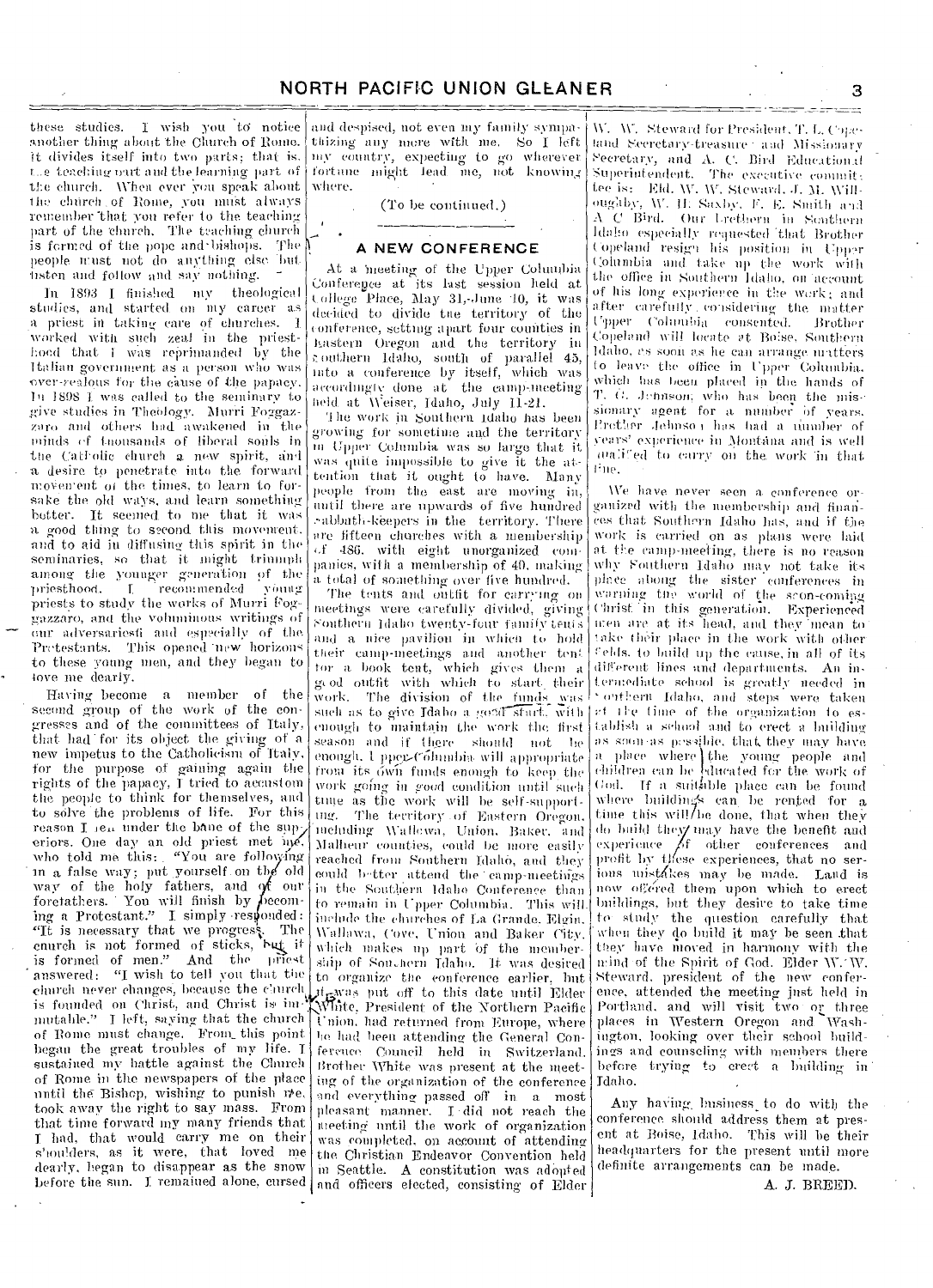### **WESTERN WASHINGTON NOTES**

Brother Ernest Budd writes from Battle Ground: "I submit to you the following orders, 133 books, which please torward to the publishers and tell them 1 want them here by the 4th of August; as I don't want to be delayed in uly delivery. 1 will 'have another large order to send in soon. I want to be through by the 4th of September .to begin my scheol work at Meadow Glade."

Miss Inez Rowe from Arlington: There isn't any place on the report blank to tell how far the agents walk, but the last day 1 worked \_this week I. walked twenty miles." We are glad to see that Miss Rowe is of good courage.

Brother G. B. Collett writes from Montesano: "Dear Brother, my courage is good although my report is not as large as last week. 1 was out only two days but that is by no means a. sign of discouragement for I am going out every day this week if the Lord permits."

Miss Witting writes front Chehalis: "Enclosed is my report for the past week and I am certainly of good courage in the work, yet I realize as never before tnat we have a living God to whom we can trust all things. I am glad to see the increased number of canvassers in the field. Surely all must be tilled with, inspiration when they see how wonderful God is working."

Miss Esther V. Abbott of Olympia is making a good start. She says: have worked eighteen hours and secured forty orders amounting to \$77.75. I enioy canvassing very much indeed and meeting the people."

Miss Giddings writes from Gold Bar: "We are sending in our report again and are thankful for the week's work. and the experiences we have had. are of good courage and know that the dear Lord has been with us and blessed us." (Signed) Perry & Giddings Co.

Hoquiam: "I received my books all right and will deliver them tomorrow and next day. I canvassed Montesano last week; had a good experience and am very glad I went. I will be glad when my books are all delivered. Today everything in town is closing up, that is, the Sunaay Law went into effect today, and so all stores, saloons, fruit stands; ice cream stands, etc., were supposed to be closed. They went around town to take the old people to church. Tt seems as if the end is almost here, doesn't it? My prayers are with the canvassers. Yours in the Master's work." Fern Wilcox.

Miss Mey expects to canvass next week.

Brother Will G. Davis is canvassing in Georgetown, and meeting with goon success.

Brother Kempton Turner from Walla \Valla is canvassing at Rainier Beach .for Heralds and doing well.

Brother and Sister J. S. Becraft and son, of Mt. Vernon, are beginning their work in Seattle for Home & Health and Great Controversy.

Wells Wheeler of Vancouver . has planned to begin his work in Seattle with Heralds. July 22d.

Miss Hilda Jensen is preparing to canvass in Tacoma for Great • Controversy.

Sister J. 0. Thompson is meeting with good success with Home &. Health. In fact the watch word is "Onward" and the Lord of the harvest is guiding the work and soon we will see the King in his beauty.

C. L. DAVIS.

## **UPPER COLUMBIA NOTES**

In a recent letter from Ross Patterson he says, "Even tho I did not take so many orders the nast week I am encouraged by the experience I have had, and I. intend to work on, the Lord being my elper."

Brother G. S. Garner writes, "As far as hours are concerned this has been a. small week's work. But I thank the Lord for his many blessings, and feel of good courage to press onward."

From Miss Daisy Coons we have a report of the following experience: went into a lady's house and gave her a canvass, but she said she would not take the book because of a bill she had to pay, I left the house and went on with my work, and soon came to the blacksmith shop where I canvassed the blacksmith, and took his order. In the meantime this lady's husband was listening to the canvass, and when I had finished he said, 'I would like to have one of those books.' So, of course, took his order."

"I am of real good courage. I 'have not taken as many orders as I expected to, but have had some fine talks with<br>the people." So writes Miss Nellie So writes Miss Nellie O'Hara, who is canvassing for Heralds of the Morning.

In a letter from Brother Fred W. Temple he says, "You will be pleased knew to learn that the work here is going well among the Mormon people. can claim no glory for myself, but it is due to the generalship of our Heavenly Captain. It is wonderful to see the interest many people have in the contents of Daniel and Revelation. I secured an order from one man while he was on top of a twenty-foot hay stack, and I on the ground. Another order secured was from a Jap weeding in the beets some 40 or 50 rods from the road. I thought he would be interested in Gospel Primer to study the English

language, but 1 found hint quite well educated, and he stated he wanted to study the Bible and read some old history, so of course Daniel and. Revelation was the very book he wanted."

Miss Rosa- Herr says, "I am not using any helps this year, because I wanted to pit my whole effort on Controversy. I feel sure that this is the worktthe Lord wants me to do this summer. I expect to keep right at work, and trust the Master for results."

Nice orders have already been received from Brethren Meeker, Patterson, Temple, Lindblom,' Misses Rothgeb and Boyson. We expect other orders soon. The work is onward throughout the field.

We are glad to report Miss Grace Ford as having recently joined our force of canvassers. Brother Byron Meeker, who has charge of the hook work in Spokane, writes us that Misses Trezona and Smithwick have taken up canvassmg work. He has others interested in this line of work, and hopes to add them to the list of workers in that place in the near future.

### **CORNWALL, IDAHO**

We began tent-meetings in this place July 16. The attendance has increased from the first and is now quite good, our tent being quite well filled. Good attention is given to the word spoken. The people are very friendly and several invitations have been given us to visit them at their homes. We expect to introduce the Sabbath question soon. We hope to be remembered in your prayers. Our address is R. F. D. No. 2, Moscow, Idaho.

> F. D. STARR. J. A. STANDAGE.

### **WESTERN OREGON EXPERIENCES. FROM THE FIELD**

Grace Davidson writes: "One thing that has been especially encouraging to me was when a lady asked me if I were an Adventist. I told her I was and she said she thought so because my book contained such good, pure reading matter. She said she would trust her children with any of our books because she could depend upon them being all right. She also said she could say for the Adventists that their books and papers are the best."

"I am having-good success and expect to sell five hundred dollars worth, or more, during the summer. Have sold one hundred forty-four dollars worth in 130 hours. Territory scattered too." $-$ Glenn Coffin.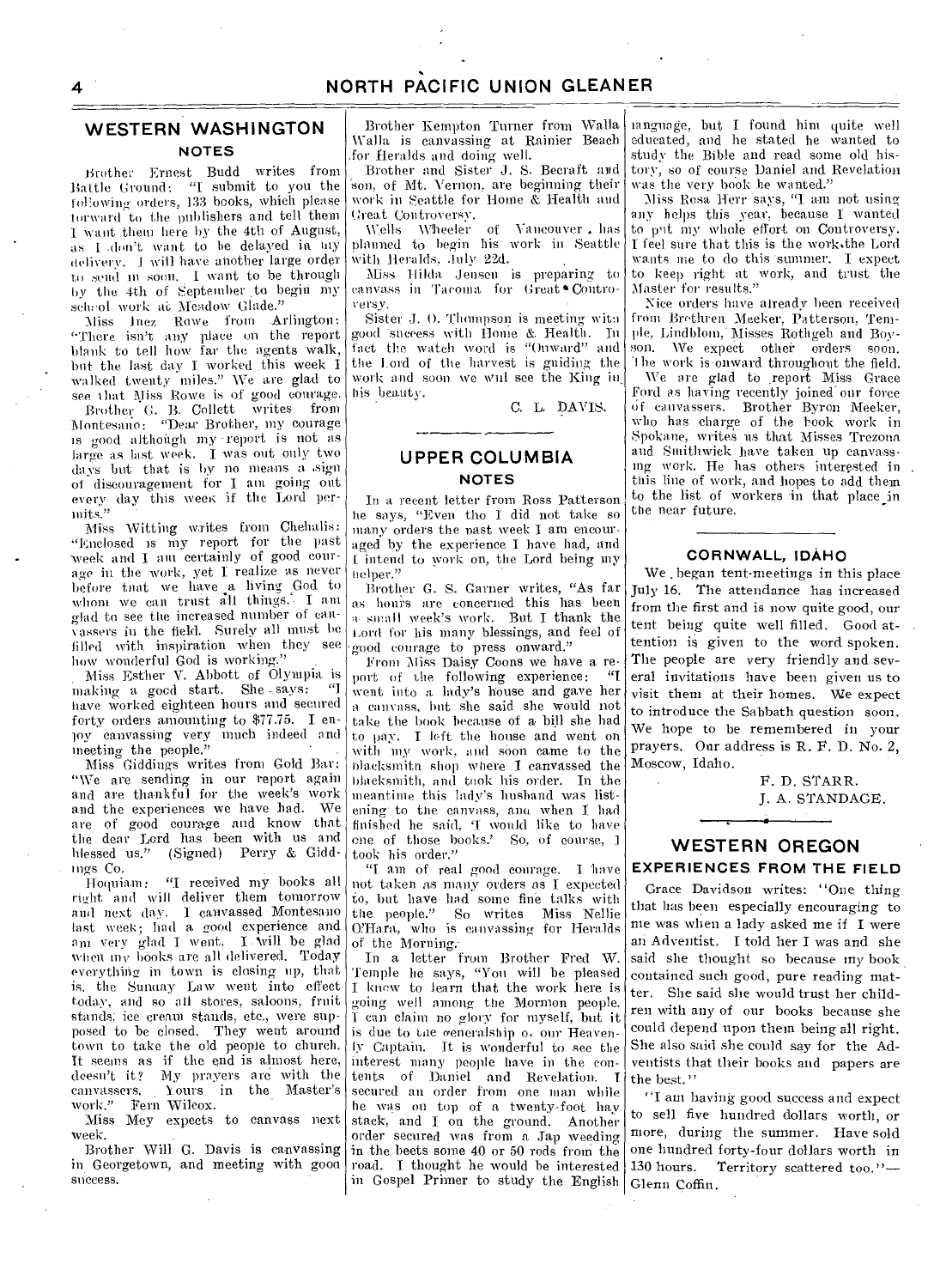Mrs. Mary Kendall: ' 'Did not canvass all the town of Springfield, but I worked hard and so did Satan. I hope we may get the best of him, but I know we can do nothing of ourselves."

Miss Jessie Scoville: "Have been out in the sawmill at Merlin. Gave two exhibitions and secured two orders. This is my first work. - Will get to work in earnest now." This is a good beginning. May it continue.

Wm. Heinrich: "We canvassed the town of Lebanon and found some people interested in the truth. I hope to have a better report next week."

Luther Alexander: "This is my first experience in this kind of service for the Lord. I am enjoying the work very much and find our books in many homes. I tell you it does me good to know that I am putting such good books in the hands of the people.

Ray Deihl: "I am trying to do the best I can. It seems the 'Fourth' got us fellows this time, sure enough, but I guess we will get started again. Brother Lockwood got bit by a "dog but seems not to mind it much. I very near got bit to-day but escaped:"

B. 0. Lockwook: "This has been a bad week for me as this place was worked last year for Heralds, but I will keep on and see what I can do. Have received only one Good Cheer. Did you sene more? Would like to know how the rest are getting on."

Florence Johnson: "The little canvassing I have done this summer was blessed by the Lord. I do trust that much good may be done by these books. One lady wanted the book right away and was pleased when I delivered it."

Fred Larson is canvassing in the heart of Portland. The Lord is blessing him. One day while canvassing a house he met a drummer. The salesman asked The salesman asked.<br>Result was a canwhat he was selling. vass from Fred. Made arrangements to see the book later at his home and bought a full morocco Great Controversy.

### Lebanon, Oregon, July 21, 1907.

Dear Brother:

I am well pleased with my last week's work, although I got into some pretty hard battles and some close places. But we are more than conquerors through him who loved us.

they said they had been trapped about a liveries. The unseen messengers that Conference, Elder H. W. Decker and

year ago by an agent who sold them Bible Readings which proved to be an Adventist book, and that their pastor who should have been posted on all these things was fooled the same way. By saying 'yes' with a smile  $I$  went on with my canvass, sold the morocco binding and went on and trapped the minister again, taking his order. I am going to take it for granted that people like to be fooled with our books. Don't you think that is right? Will close. • Yours for better service,

# $-1$ .

The above letter has just been received from one of our canvassers, a young man whose canvassing experience began about four weeks ago. He is having good success as you may see from the letter. What we need is more 'trappers' in the field. Why not have more when the field is as promising as indicated by this brother's letter? We have the men. Let them become 'trappers of men.'

W. C. RALEY.

### **NOTES ON DELIVERING**

Remember you began delivering when you began taking orders last spring. The success of a delivery depends largely upon the way orders have been taken. Do not count much on conditional orders when ordering your books. but try hard to deliver them.

Order your books in ample time so that you will not be delayed in getting them to customers on time. If at all possible, be around on day given on notification card. If delayed, do not apologize, but if necessary state reasons frankly.

Send out notification cards a week or ten days previous to time for delivery. Make the notices short and to the point, but not in form of a due bill. Simply tell them that their book has arrived, and will be delivered on or about a certain date.

. Let every word and action be both Christian and business like. Be a gentleman even though they should not treat you as such. Remember our institute text, "Great peace have they that love thy law, and nothing shall offend them."

Have supreme confidence in the success of your delivery, remembering that he who helped you in the securing of I gave an exhibition at a place and the orders will assist you in making de-

have accompanied you all during thesummer will not desert you on delivery day.

Deliver rapidly. In fact, work with all your might. Just take time for business, a bright smile, a few kind words, and be off. Be sure to leave every customer feeling good. Your influence has had an effect. Whether good or bad has depended upon the way you have conducted yourself.

Remember that fifty per cent of the collections belong to the Tract Society. You are simply a steward entrusted with the Lord's goods. Let us be faithful stewards. - The easiest time to make settlement in full is when delivery is made. Do not wait a few days thinking that possibly you will be going to the office • and can then turn it in. If possible, remit in full evening after delivery is made.

Remember that one-tenth of the remaining fifty percent belongs to God. Remember the promise, "Bring ye all the tithes into the storehouse and I will open the windows of heaven, and pour you out a blessing that there shall not be room enough to receive it."

May God richly bless you, and give you an abundant supply of heaven-born • wisdom and tact during this important delivery season, is my prayer.

Your brother in the work of God in the earth,

CARL E. WEAKS.

#### **UPPER COLUMBIA CAMP-MEET-ING AND CONFERENCE**

This meeting was held at College Place, Wash., May 30 to June 10, 1907. The camp was pleasantly situated near a grove and also near tne street car line running from Walla Walla to Milton. This proved a great convenience to the residents of Walla Walla, Milton and Freewater who wished to attend the meeting, and a great 'many of the citizens from the above named places availed themselves of this opportunity.

The outside attendance was good. Much better in fact than had been anticipated, when it was found that a suitable place could not be obtained in the city of Walla Walla. The following brethren were present to assist in the meeting aside from the local conference workers: Elder K. C. Russell, chairman of the Religious Liberty department• of the General Conference, Elder A. J. Breed, vice-president of the North Pacific Union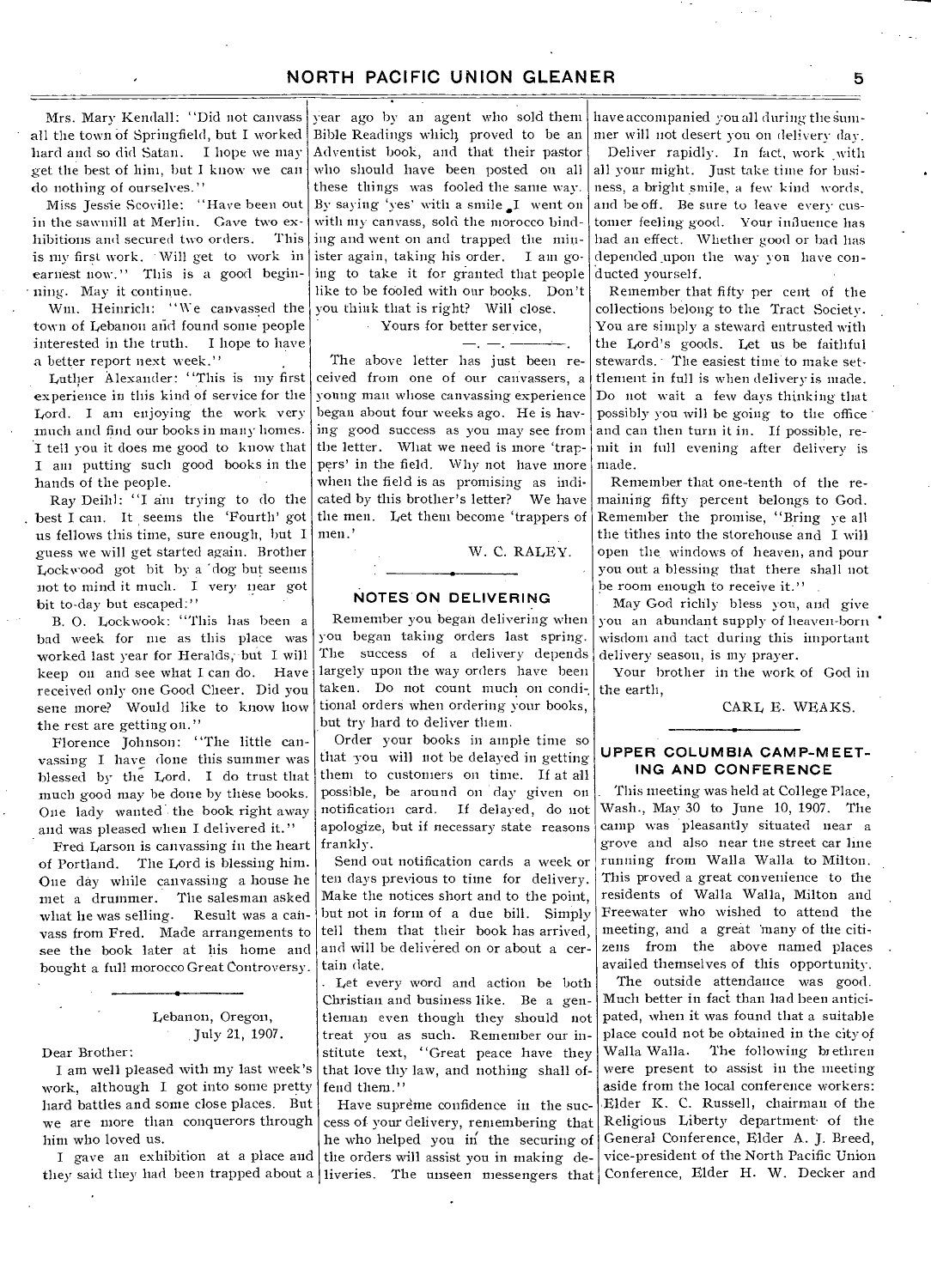Carl Weaks were the other laborers of the union conference. Quite a number of important actions were passed at this conference, but as they have already been printed in the Gleaner, further mention of them is unnecessary. The following officers were elected for the ensuing year: President, G. E Langdon, Vice-president, T. U. Ragsdale, Secretary and Treasurer, T. L. Copeland, who later resigned for the purpose of accepting a similar position with the Southern Idaho Conference, and Brother T. G. Johnson was chosen by the executive committee to fill the place made vacant by the resignation of Brother Copeland. As Brother Johnson had been elected by the conference to the position of Field Missionary, and as it became necessary for him to resign this position, Brother Byron Meeker was chosen as Field MiSsionary. Other officers elected by the Upper Colbmbia Conference were: Educational Superintendent, Elder E. W. Catlin, Secretary of Sabbath-school and Young People's Departments, Mrs. H. C. Conard, members of the executive committee, Elder G. E. Langdon, T, L. Ragsdale, H. J. Schnepper, E. W. Catlin, I. A. Dunlap, and O. Hill.

Since forming the new conference of Southern Idaho which was provided for by an action of the Upper Columbia Conference at its last annual session, the territory of the Upper Columbia Conference remains as follows:' the' State of WaShington east of the Cascades, Idaho north of the parallel 45 north latitude, and Oregon east of the Cascades except Klamath and the eastern tier of counties.

The president's report showed the present membership of the conference to be 1,899, a gain of 245 during the past year. Ministerial credentials were granted to G. E. Langdon, F, D. Starr, J. Bartlett, Oscar Hill, Clarence Ford, H. J. Schnepper, E. W. Catlin, L. A. Gibson, 0. K. Butler, F. U. Wagner, L. H. Ells, and C. F. Knott. Brother Knott is working in New York City but is supported from the tithe fund of the Upper Columbia Conference. Ministerial licenses were granted to C. J. Rider, John Oster, E. N. Sargent, James Standage; Missionary licenses were granted to I. A., Dunlap, C. M. Christiansen, T.. G. Johnson, F. M. Oliver, Maude Posey, C. H. Allen, Alice Clinkenbeard, C. K. Hoover, May Belle, Helen C. Conard, and Cecil Rulaford.

As a result of the camp-meeting sev-

enty were baptized; sixty-two at the meeting and eight one week later. There are four tent companies now in the field. \Valla Walla, Wash., Elders H. A. Washburn and L. A. Gibson, assisted by Cecil Rulaford. Zillah, Wash., Elder F. D. Wagner assisted by E. N. Sargent. Spokane, Wash., Eleler H. J.• Schnepper assisted by C. J. Rider. The services are conducted in the German and English languages. Cornwall, Idaho, Elder F. D. Starr assisted by James Standage.

Officers of the Upper Columbia Mission Society were chosen as follows: G. Langdon, chairman, H. J. Schnepper, secretary, and T. G. Johnson, treasurer.

The preaching was close and searching and the spiritual interest throughout the meeting was good. Many reconsecrated themselves to the service of the Lord, and several others made a start in the Christian life for the first<br>time. With our feelile, mortal gaze we With our feeble, mortal gaze we are unable to see. as God does, all the results of such a meeting, but we have confidence to believe that the truth spoken by God's servants reached the hearts of many hearers and will be the means of convicting and converting many souls. God's servants are to sow the seed, but God himself giveth the in--crease. Blessed be his name!

### MONTANA

Elder W. F. Martin has been in attendance at the committee meeting of the North Pacific Union Conference at Portland, Oregon.

Brethren Stewart Rime and D. H. Hanson report some attendance and interest near Montford in the Flathead Valley, and are very hopeful that sonic in attendance will take their stand' for the truth. May it be so.

The meetings at Chinook have been in progress for one week. There are only a few church people in this place. Some of these have been attending the meetings. These with others who have come have helped to swell the attendance as high as 150 at times. The people of the town consider this a large attendance for.a religious meeting in this place. Our hope is in the Lord that he will turn some from darkness to light, and from the power of Satan unto God. The outside ministers are friendly thus far and attend the meetings.

W. A. GOSMER.

## BRITISH C)LUMBiA **PCRT** SIMPSON

I am writing you about our work this quarter. We Imad a good attendance at our Sal bath-school during the quarter. A good donation was also taken up. Our tithe is better than ever. On July 6 we held quarterly meeting at Port Simpson, Elder T. H. Watson conducting the service. Before the wine was passed . Brother Watson and I made a few remarks. The Holy Spirit seemed to overshadow the meeting. The ordinance of humility was then celebrated, and was followed by the Lord's supper. We enjoyed a good testimony meeting in which was manifested the spirit of God. The following. day a business meeting was held. We are getting along well in our meetings here.

I send my best regards to you, also Elder Stevart and family. .

> I am yours in the Master's service, HENRY D. PHERCE.

#### **ITEMS**

Mrs. Helen C. Conard returned a few days ago from the convention recently held at Mt. Vernon, Ohio.

A letter from Brother Castle reports thei.- safe arrival at Ins home in Hartford, Michigan.

Among the arrivals at College Place during the past week are, the Misses Owen and Prof. W. E. Nelson and wife.

Prof. M. E. Cady returned last Wednesday morning-from the Mt. Vernon, Ohio, convention..

Elder W. B. White is attending the camp-meeting in Coos County, Ore. He is expected to return to Portland about August 6th.

Elder G. E. Langdon has gone to Port Hammond and Vancouver, B. C., to attend camp-meetings in the above named places.

At the recent. council in Portland . plans were laid for more aggressive work in Religious Liberty lines in this union conference.

T. L. Copeland is spending a few days at his home in Woodburn, Oregon, and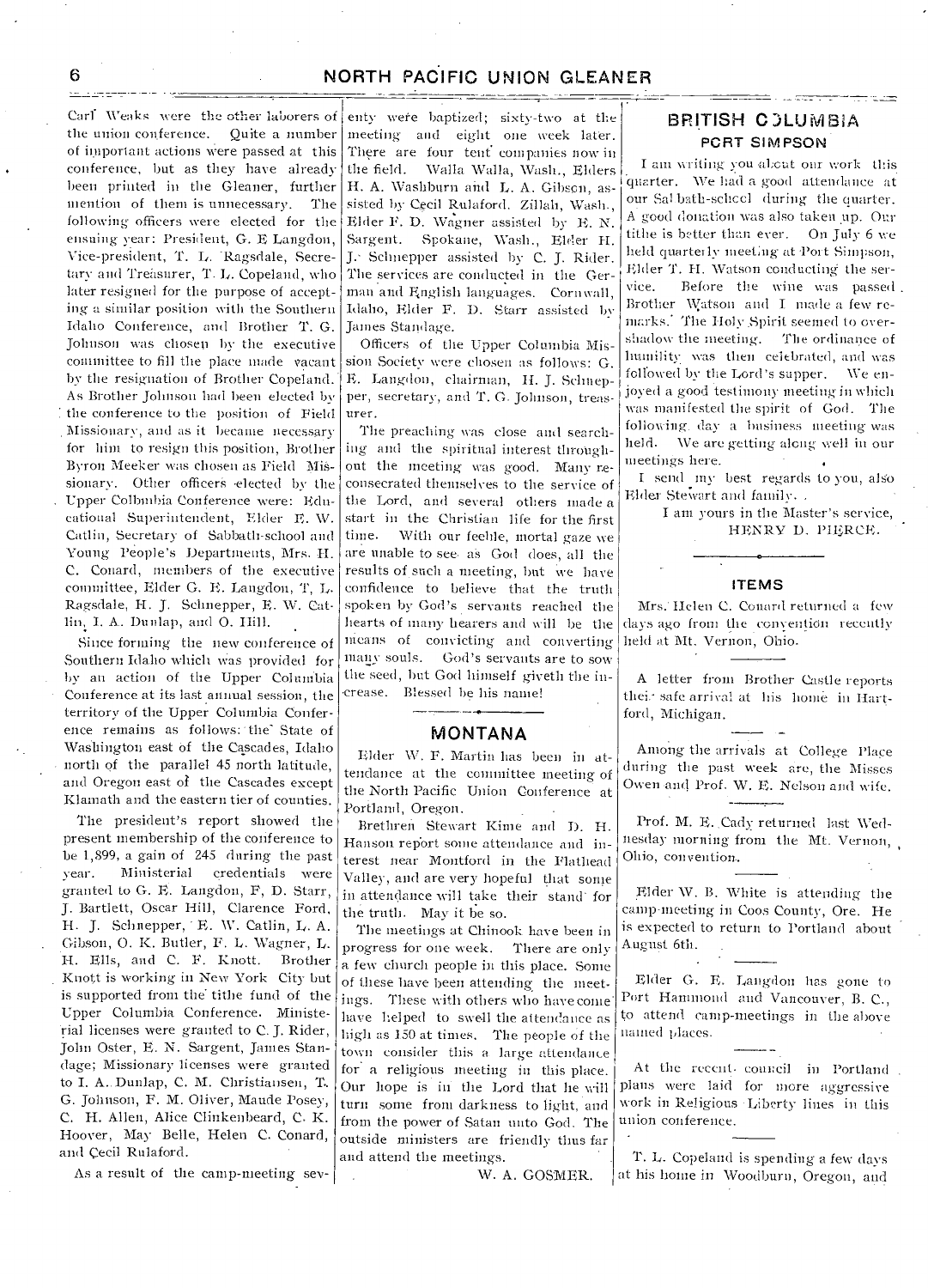upcu his return will move to Boise, Idaho, to take up work in the new conference.

. Many bright young men and women are making application to the managers of Walla Walla College with the expectation of attending school the coming year.

Please notice carefully the announcements for the summer and fall campmeetings and plan to attend those which will be held in your conference or immediate vicinity.

What conference will be first in the list of those which have raised their portion of the \$150,000 fund? The.General Conference is needing this money badly just now, to carry forward the work that God has ordained for tins time. Is this matter receiving all the attention -possible in your conference?

The summer normal school opened in Walla Walla College July 30. The at-<br>tendance is quite encouraging. All our tendance is quite encouraging. -teachers in the union conference who need the valuable instruction given in connection with the summer normal, should plan if possible to attend the summer school.

Dr. W. A. Ruble, secretary of the Medical Department of the General Conference, is stopping for a few days at the Portland Sanitarium counselling and advising with the new board of directors relative to the work in that institution the coming season. His presence with the board at this time is much appreciated.

Carl Weaks, General Canvassing Agent for the North Pacific Union Conference has just begun a canvassers institute at the Portland Sanitarium for the purpose of training nurses and other helpers about that institution to sell the book. Ministry of Healing. We trust a book. Ministry of Healing. goodly number of our young people may be thus fitted and encouraged to enter this good work.

Dr. and Mrs. Rossiter of the North Yakima Sanitarium were in attendance at the Medical Convention. Dr. W. R. Simmons of the Port Townsend Sanitarium, Dr. I. A. Dunlap of the Walla Walla Sanitarium, Dr. Scott of the Sa-

|                                           |                      | <b>UPPER COLUMBIA</b>               |              | CANVASSING DEPARTMENT     |            |             |
|-------------------------------------------|----------------------|-------------------------------------|--------------|---------------------------|------------|-------------|
|                                           |                      | WEEK ENDING JULY 19, 1907           |              |                           |            |             |
| Agents                                    |                      | Book                                | Hours        |                           |            |             |
| Byron Meeker –                            |                      |                                     |              | Orders                    | Helps      | Value       |
| Chas. Lindblom                            |                      | G. C.                               | 48           | 18                        | 15 75      | 65 50       |
|                                           |                      | G. C.                               | 19           | 8 .                       | 2 00       | 19 00       |
| Emma Rothgeb  -                           |                      | G. C.                               | 17           | 6                         | 11.25      | 32 25       |
| G. S. Garner<br>C. H. Allen'              | L,                   | G. C.<br>$\blacksquare$             | 26           | 10                        | 475.       | 36 00       |
|                                           |                      | G. C.                               | 19           | 5                         | 11 45      | 26 95       |
| Ross Patterson -                          |                      | G. C.                               | 42           | 6                         | 8 25       | 25 25       |
| Hannah Boyson                             |                      | G. C.                               | 13.          | 5                         | 10 50      | 13 50       |
| G. V. Reeder                              | Ξ.                   | C. O. L.<br>ä,                      | 28           | 18                        | 8 50       | 38 50       |
| S. L. Stopher                             |                      | D. & R.                             | 40           | 18                        |            | 52 00       |
| Fred W. Temple                            |                      | D. & R.<br>$\blacksquare$           | 44           | 17                        | 3 40       | 52 30       |
| Orders in Danish 1.                       |                      |                                     |              |                           |            |             |
| Daisy Coons                               |                      | H. & H.<br>$\overline{\phantom{a}}$ | 9            | 5                         |            | 16,50       |
| C. H. Allen                               |                      | Н. & Н.<br>$\overline{a}$           | 18           | 4                         | 18 45      | 29 45       |
| Grace Ford                                |                      | H. & H.<br>$\overline{a}$           | $10 -$       | 6                         |            | 17 00       |
| Nellie O'Hara<br>$\overline{\phantom{a}}$ |                      | Heralds<br>L.                       | 36           | 19                        |            | 33 25       |
| Totals                                    |                      |                                     | 369          | 145                       | \$9430     | 457 45      |
|                                           |                      | WEEK ENDING JULY 26, 1907           |              |                           |            |             |
| C. H. Allen                               | $\ddot{\phantom{1}}$ | G. C.                               | 40           | 7                         | \$5245     | \$<br>85 45 |
| G. S. Garner                              |                      | G. C.                               | 30           | 5                         | 6 00       | 23 50       |
| Byron Meeker                              |                      | G. C.                               | 32           | 10                        | 15 00      | 43 00       |
| Ross Patterson -                          | L.                   | G. C<br>٠                           | 32           | $\overline{4}$            | 11 00      | 19 72       |
| E. R. Ashbaugh                            |                      | H. & H.                             | 6            | 2                         |            | 5 00        |
| C. H. Allen                               |                      | H. & H.                             | $\mathbf{2}$ | $\mathbf{1}$              |            | 2 50        |
| Daisy Coons                               |                      | H. & H.<br>٠.                       | 30           | 10                        |            | 26 00       |
| Elmer Furguson                            |                      | Heralds<br>$\frac{1}{2}$            | 28           | 11                        | $\epsilon$ | 19 25       |
| Nellie O'Hara<br>$\sim$                   | L.                   | Heralds<br>$\overline{\phantom{a}}$ | 23           | 19                        |            | 33 25       |
| Dorothy Trezona                           |                      | Heralds<br>$\overline{\phantom{a}}$ | 13           | 8                         | 11 50      | 23 50       |
| Fred W. Temple                            |                      | D. & R.<br>÷.                       | 41           | 27                        | 340        | 75 90       |
| *S. L. Stopher                            |                      | C. O. L.<br>$\overline{a}$          | 120          | 111<br>-----              |            | 194 00      |
| Total                                     |                      |                                     | 397          | 215                       | \$9935     | \$551~10    |
| *For three weeks.                         |                      |                                     |              |                           | $\bullet$  |             |
|                                           |                      | WESTERN WASHINGTON                  |              |                           |            |             |
|                                           |                      |                                     |              | WEEK ENDING JULY 19, 1907 |            |             |
| Agents                                    |                      | Book                                | Hours        | Orders                    | Helps      | Value       |
| Erna Witting                              |                      | - Н. & Н.                           | 34           | 31                        | 29 25      | 110 75      |
| Anna Johnson                              |                      | H. & H.<br>u,                       | 17           | 7                         |            | 18 50       |
| Ernest Budd                               | $\ddot{\phantom{1}}$ | H. & H.<br>÷.                       | $-43$        | 38                        |            | 102 00      |
| Mrs. J. O. Thompson                       |                      | H. & H.                             | 18           | 12                        |            | 38 00       |
| Inez Rowe<br>$\overline{a}$               |                      | Heralds<br>$\overline{a}$           | 17           | 8                         |            | 14 00       |
|                                           |                      |                                     |              |                           |            |             |

**MONTANA** 

C. B. Collett - - - Heralds  $32$  20 \$ 13 55 \$ 48 55 K. C. Turner - - - Heralds 12 10 - 17 50<br>
Esther Abbott - - - Heralds 25 1-2 48 - 100 50

Virgil Becraft - - Best Stories — 3 - 175

 $\frac{-}{-}$   $\frac{3}{-}$ Totals - - . - - 198 1-2 177  $$4280 \t $45155$ 

Esther Abbott - - - Heralds<br>Virgil Becraft - - Best Stories

|               |         |                                   | WEEK ENDING JULY 19, 1907                         |            |                |           |   |       |
|---------------|---------|-----------------------------------|---------------------------------------------------|------------|----------------|-----------|---|-------|
| Agents        |         |                                   |                                                   | Book Hours | Orders         | Helps     |   | Value |
| Bertha Watts  |         |                                   | Heralds                                           | 12         | 8 <sub>1</sub> | $-$ \$450 | Я | 20 50 |
| Vinna Hart -  |         | $\overline{a}$                    | Heralds                                           | 40         | 5              |           |   | 10 00 |
| Olaf Lund -   |         |                                   | Heralds                                           | 34         | 18             |           |   | 40 00 |
| G. R. Moore - |         | <b>Contract Contract Contract</b> | $-G. C.$                                          | 17         | 6              |           |   | 19 00 |
|               |         |                                   | Foreign orders in above 3.                        |            |                |           |   |       |
|               |         |                                   |                                                   |            |                |           |   |       |
|               | Total - |                                   | <b>Contract Contract</b><br>$\tilde{\phantom{a}}$ | $-103$     | $-37$          | \$4,50    |   | 89 50 |